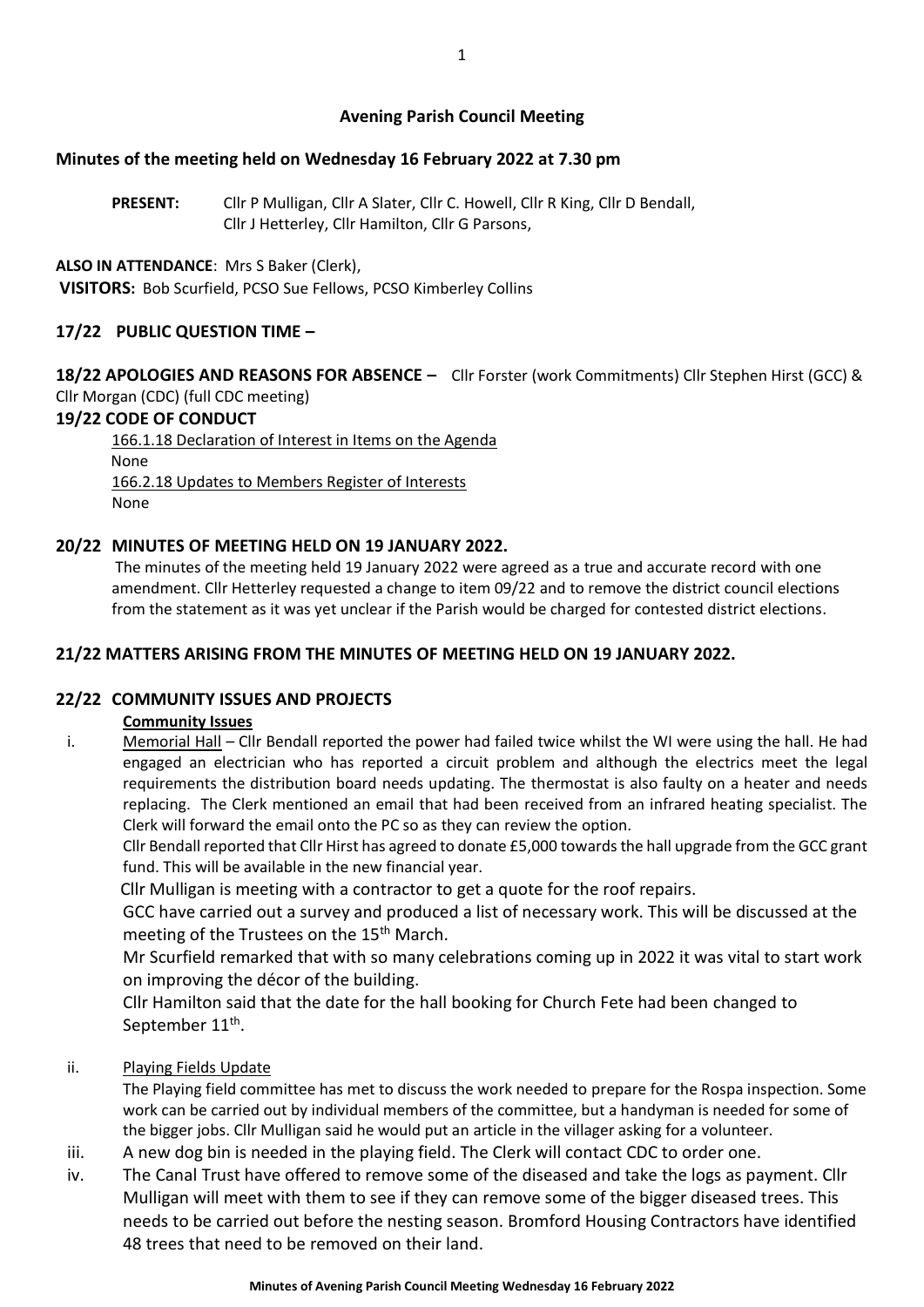v. The installation of the new paly equipment has been delayed due to shortages. The contractor is hoping to complete the work before May. There has been an increase of £364+ VAT in the cost this is mostly due to increase in transportation costs.

#### **23/22 TRAFFIC & HIGHWAYS**

The highways report was noted. Cllr Mulligan attended a meeting with a highways representative to discuss issues on the roads. Highways have responded to the issues (attached)

The Clerk will order two traffic mirrors.

The Clerk received an email complaining about the removal of the drop kerb at Sunground. A complaint was made to a highways representative which resulted in a misunderstanding as to who authorised the removal. Highways agree that removal of the drop kerb was the correct course of action and the matter is closed.

### **24/22 POLICE REPORT**

During the period of  $1^{st}$  December 2021 –  $1^{st}$  February 2022, four crimes were reported in comparison to ten crimes for the same period the year before. One theft - stolen number plates, One criminal damage- vehicle, two violence – allegations of harassment.

Women Staying Safe - The police are promoting the Flare app. It is recommended downloading the app to enable women and girls to share and report everyday experiences including verbal abuse, sexual comments in public spaces, as well as issues such as drink spiking, harassment, and indecent exposure. The app is available at **flarereport.co.uk**

PCSO Sue Fellows has announced she is moving to pastures new. The Parish Council thanked her for all her hard work. Sue's replacement is PCSO Kimberley Collins. The Parish Council welcomed Kim and look forward to working with her.

#### **25/22 COUNTY COUNCILLORS REPORT**

Cllr Hirst sent his apologies but distributed his report prior to the meeting. (attached)

#### **26/22 DISTRICT COUNCILLORS REPORT**

Cllr Morgan sent his apologies.

## **27/22 FINANCE**

#### **Finance Report up to 31 Jan 2022**

- i. The finance report was circulated in advance of the meeting.
- **ii.** Approve Bills for Payment Schedule was circulated, and payments were approved.
- iii. The Clerk reported that she emailed every parish in the Cotswold district, informing them of the Parish Council's stance on the proposed election charges. The response from most was "they never need an election, so not concerned. The Clerk has also been contacted by Angela Claridge (Director of Governance at CDC) who asked why the Parish Council had taken their stance on the election charges. She remarked that she didn't want to make things difficult for the Clerk and that she hoped the dispute could be resolved. She was reporting back to Joe Harris, Leader of the District Council and that a response should be received before the meeting. Unfortunately to date this response has not been received.
- iv. An email has been received from Jennie South stating that Play Gloucestershire have agreed to two play days during the summer holidays at a cost of £534 per day. Jennie South is requesting the £1,000 towards the cost. The PC had agreed to a donation if it could be proved that numbers attending were sufficient enough to warrant the outlay. Cllr Mulligan will contact Jennie South to ascertain how many children will be attending.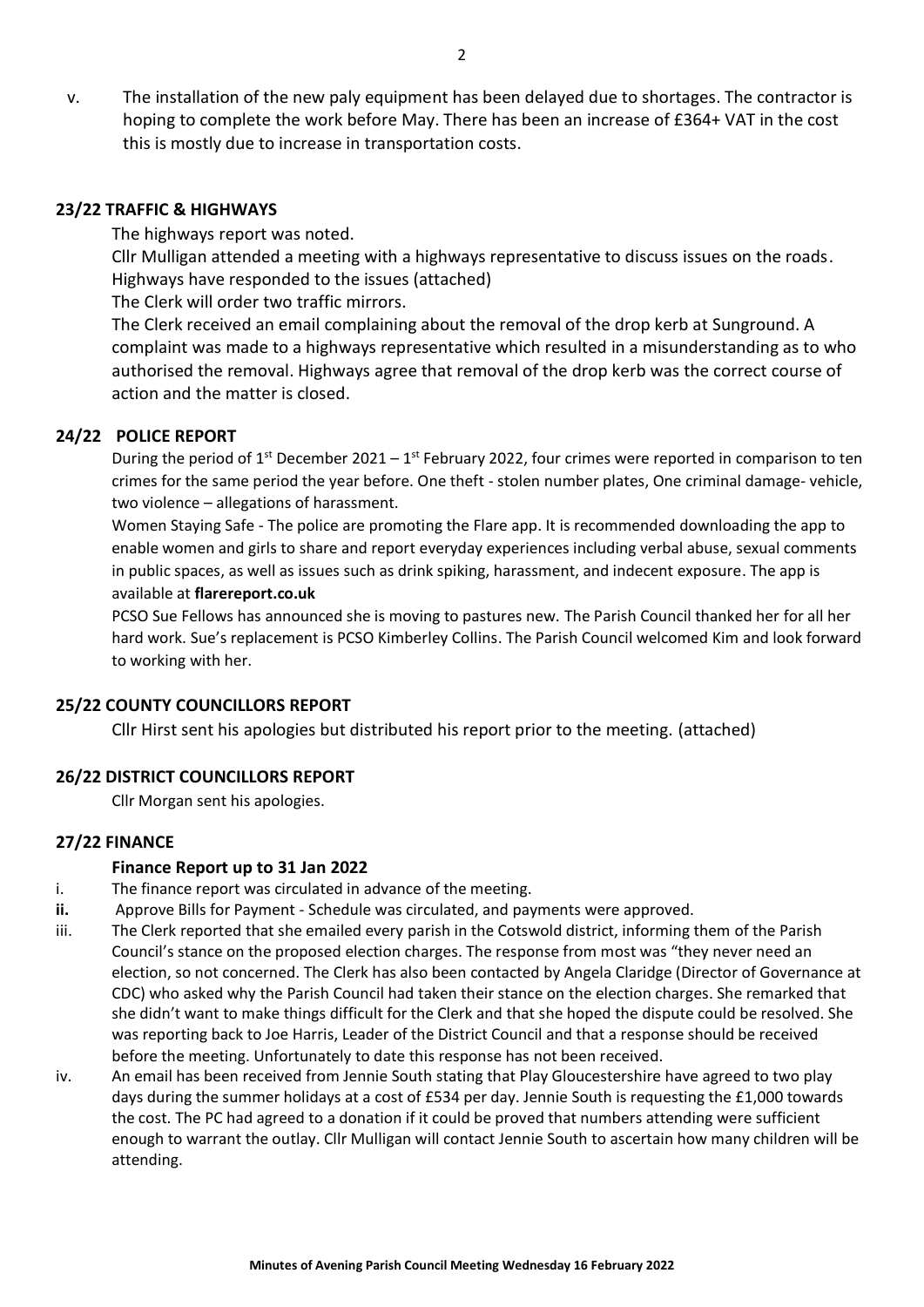### **28/22 PLANNING AND TREE WORKS**

### **New Planning Applications**

21/02282/FUL – Plum Patch Cottage – Erection of earth sheltered accommodation - Updated details. - Support.

### **29/22 PLANNING DECISION NOTICES & CORRESPONDENCE**

#### **Decisions**

22/00056/TPO -The Coach House, High Street – Reduce Beech Tree, Reduce Horse Chestnut. - Permitted 21/03201/COMPLY – Land Parcel at Sunground - 12 Landscape, 15 Drainage, 17 Lighting, 18 Biodiversity, 22 Method Statement, 25 Broadband – Permitted 21/0288/FUL – Land Parcel at Sunground – Variation on conditions 2 approved plans and 20 tree protection plan. - Permitted

20/03727/FUL Norn House 12 Nags Head Lane Alterations to outbuilding to provide ancillary accommodation to existing private dwelling house – Permitted

## **30/22 ANY OTHER NEW APPLICATIONS SINCE PUBLICATION OF THIS AGENDA**

### **31/22 CORRESPONDENCE**

NALC Update – Open Letter from Chief Exec NALC Chief Exec Bulletin GAPTC Updates SLCC News Bulletin NLAC Events Cotswold National Landscape NALC Report on local elections 2021 Parish Online Covid Update NALC Chief Exec GAPTC Networking advice Public Sector Executive – Campaigning for greater diversity in local elections. Mr & Mrs Stevens – Drop Kerb CDC Speed Enforcement Report CDC Local Plan Partial Update Geoffrey Clifton – Brown – Flood Meeting Minutes Lyndsay Kent - Pig Face Enquiry GLEAMS – Stop Off Roading in AONB Government Consultation CPRE – Guided Tour if Colesbourne Arboretum 8th June SLCC – Bullying in the sector – Civility and respect project Spring Clean Survey CDC Omicron Business Grant – Hospitality & Leisure Armed forces Champion

## **32/22 COUNILLORS**

- Cllr Slater commented that Wessex Water are drilling bore holes in the area to monitor the water table. Once they have the information, they will report to the Environment Agency. Some small brown trout have been seen down stream from the sewerage works. There have been no sightings upstream.
- Cllr King has received a letter from Severn Trent stating that they are investigating the cause of regular sewerage blocks in the area.
- CDC are updating the local plan. A public consultation has opened and will run until  $20<sup>th</sup>$  March.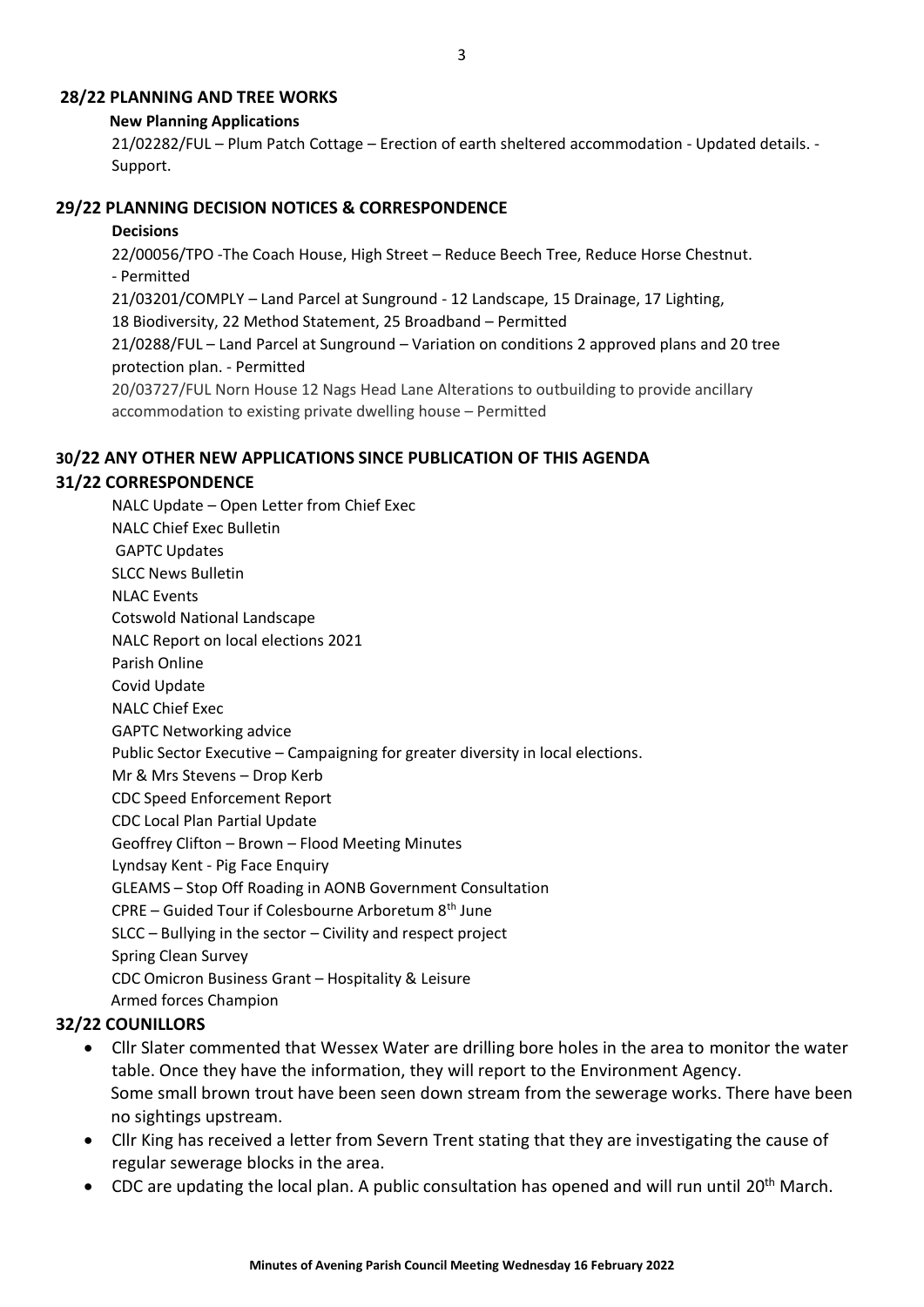• Cllr Howell asked if the youth club was going to be re-introduced. Cllr Hamilton said that since the Vicar retired, there has been no one to organise it. Cllr Mulligan said he would put a notice in the Villager asking for volunteers.

### **33/22 DATE OF NEXT MEETING**

The next meeting will be held on Wednesday 16 march 2022 at 7.30pm In the Memorial Hall

The meeting closed at 9.30 pm.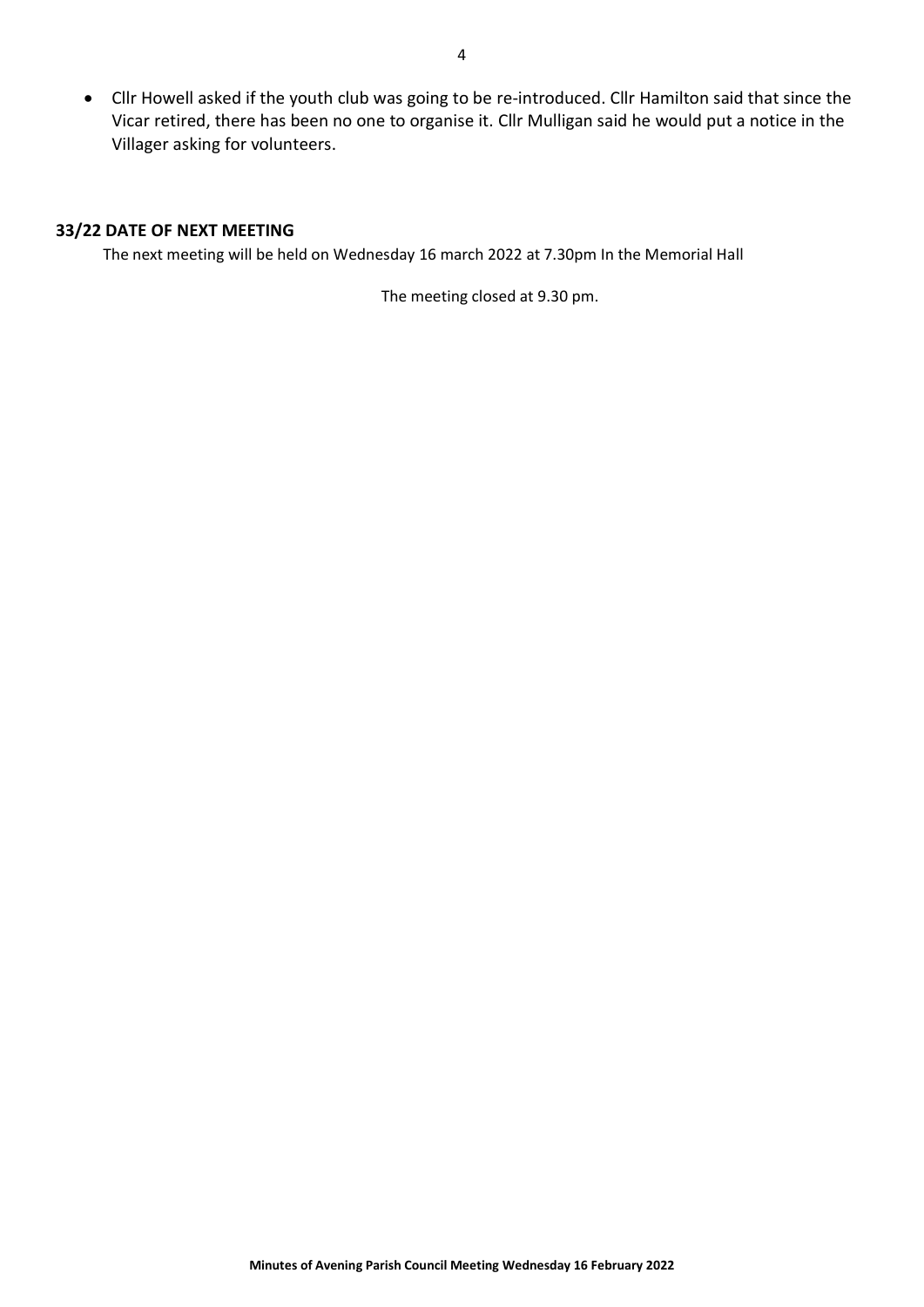## **COUNTY COUNCIL REPORT – FEBRUARY 2022.**

## **AVENING PARISH COUNCIL.**

### **Council Strategy 2022/26**

This strategy is our plan to build a greener, healthier, more prosperous Gloucestershire.

## • **Tackling Climate Change**

- $\circ$  We want to give people options to make more suitable choices: whether that's driving electric vehicles and suing one of our 1000 EV charging points or taking public transport thanks to our investment in the Arle Court transport hub or cycling along our 26-mile cycle spine.
- o We will continue to tackle climate change by leading by example (GCC's net carbon output has already reduced by 80%) to achieve countywide carbon targets.

## • **Securing Investment for Gloucestershire**

- o Our strategy details our ambition to make Gloucestershire a magnet for innovation and investment in a way which rivals the likes of Bristol, Cardiff, and Swindon.
- $\circ$  We've also secured a billion pounds of investment into our county to complete transformative projects such as the A417 'Missing Link', Junction 10, Gloucester South-West bypass and the West of Cheltenham Transport improvement Scheme.
- o We will work with partners across the Western Gateway to attract nationally important funding into our region – including the STEP nuclear reactor and essential travel corridors.

### • **Levelling Up Our communities**

- $\circ$  We will level up our county by continuing to invest in our Market Towns and Highstreets, by investing in education and reskilling. Crucially, we will work alongside our communities to ensure our services work for them.
- $\circ$  We are investing long-term in our roads by continuing our resurfacing programme to reduce the number of reactive repairs and improve customer satisfaction.

## • **Customer Service**

- $\circ$  We are putting customer service at the forefront of all we do to ensure we are providing the best possible services for Gloucestershir**2022/23 Budget** 
	- This budget is a promise to Gloucestershire that we will build back better from the pandemic.
- o Spending for the year ahead will reach £519 million, a rise of almost £37 million on 2021/22 levels
- $\circ$  Despite the extra investment, we still have one of the lowest council tax levels of any county council.
- $\circ$  The budget will to raise around £10.2 million to help fund services through a council tax increase of 1.99%. We will also apply the national social care precept at 1% to raise an additional £3.7 million to support the thousands of vulnerable adults we work with each year. Based on a band D property, this equates to a £3.50 monthly increase.
- $\circ$  We continue to challenge ourselves to work more efficiently and effectively and as a result £13 million in savings have been identified for next year, helping to meet increased demand and costs.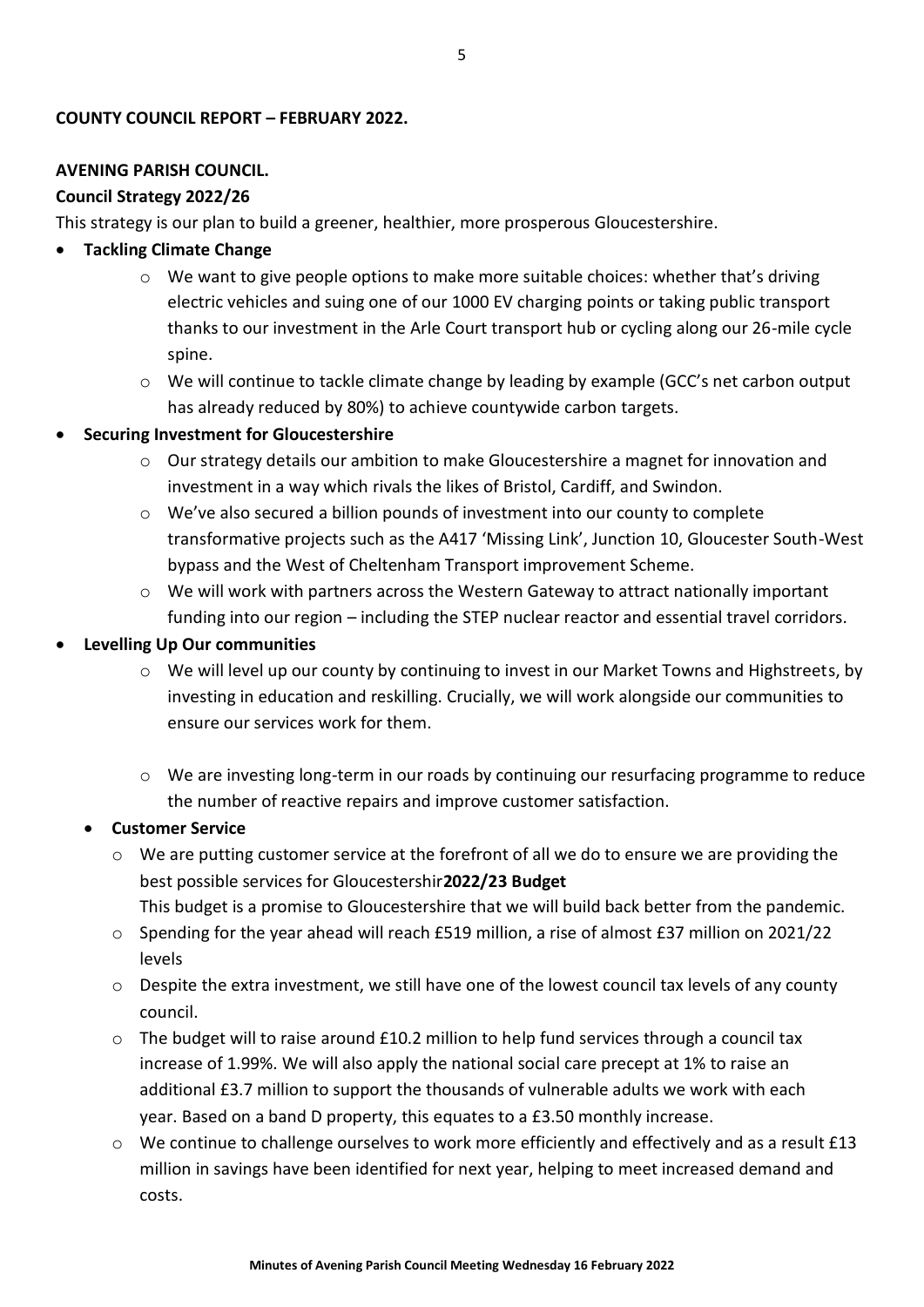## **Key headline investments:**

- ➢ Extra £100 million for our **roads** (manifesto commitment)
- ➢ £150 million investment into **schools** in Gloucestershire (manifesto commitment)
- ➢ £14 million investment into **Children** and Young People's Services
- ➢ £1 million to tackle **climate change** (part of manifesto commitment for a Greener Gloucestershire)
- ➢ £20 million invested into **cycle routes** across the county (part of manifesto commitment for a Greener Gloucestershire)
- ➢ £9 million extra to support **vulnerable adults** and those living with a disability
- ➢ £300,000 will go into a Community **Speedwatch** Safety Fund to support communities where speed awareness activity, like a 20 is plenty campaign would make a real difference.
- ➢ £500,000 investment in our **market towns** and high streets and ongoing support and protection of the most vulnerable in our communities.
- ➢ £1.4 million is set aside for essential **drainage** highways maintenance.
- ➢ Nearly £3 million investment into our **Fire and Rescue Service.**